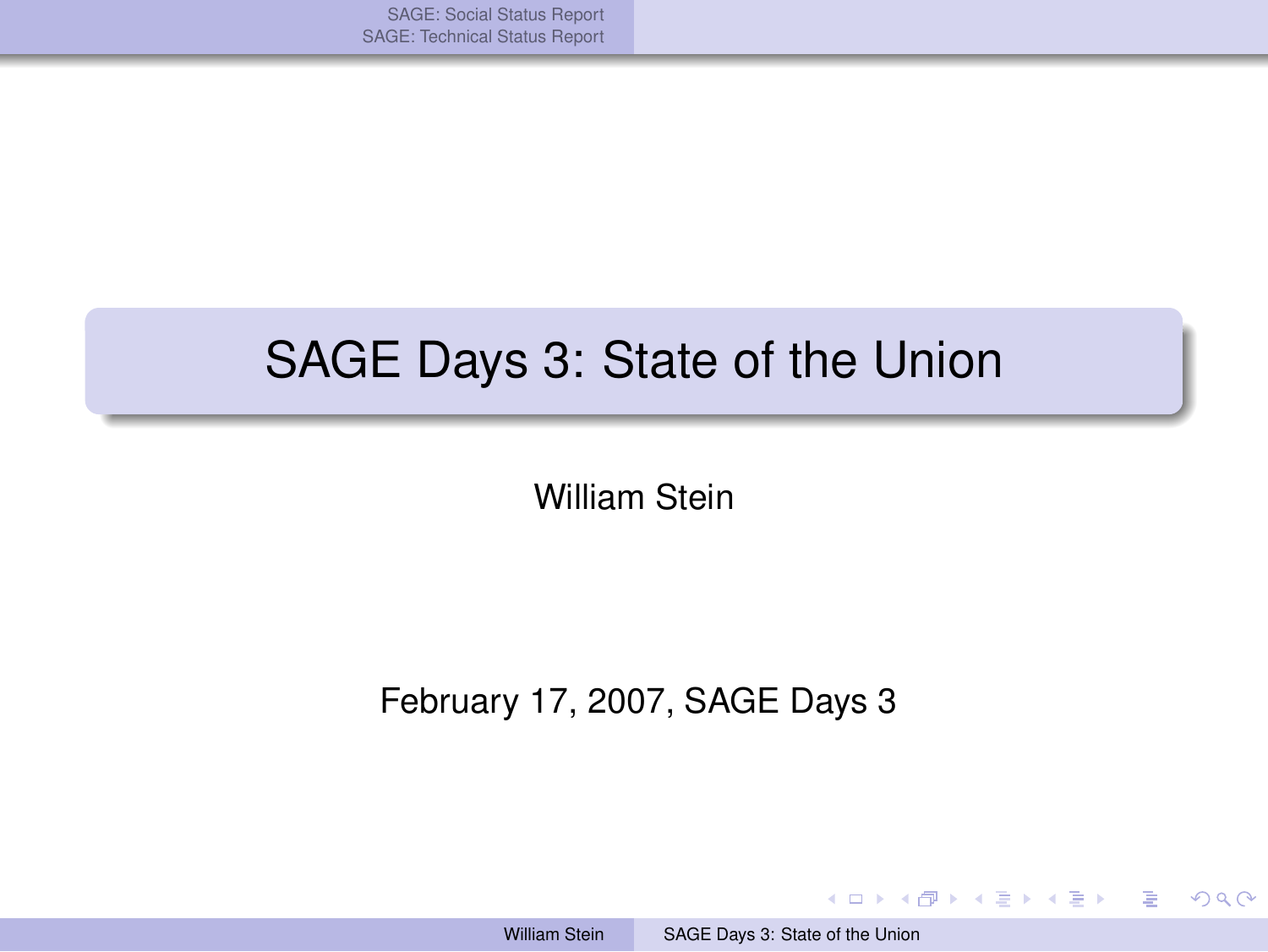[SAGE: Social Status Report](#page-1-0) [SAGE: Technical Status Report](#page-11-0)

# **SAGE: Social Status Report**

メロメメ 御 メメ きょく きょう

∍

<span id="page-1-0"></span> $298$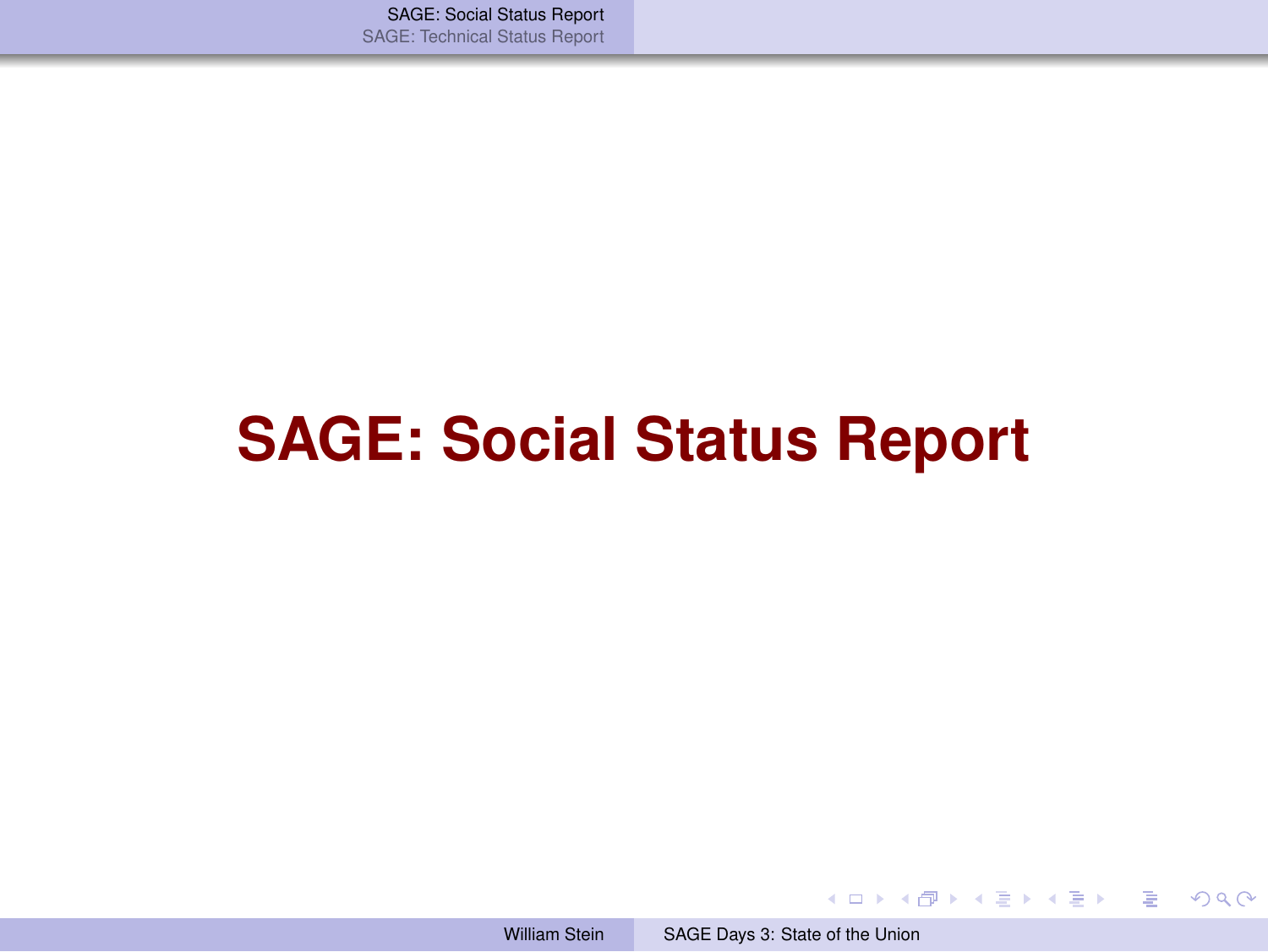#### The SAGE Goal: Mission Statement

**THE SAGE GOAL:** Create a viable completely free open source alternative to Magma, Matlab, Maple, and Mathematica.

Thus SAGE aims to be the analogue for mathematics research of **Firefox** for web browsing and **Linux** for operating systems. *Science and mathematics is supposed to be done openly*.

**THE SAGE GOAL is incredibly frickin' hard** for a number of reasons. In my opinion nobody has come close yet. When I think about how hard this is, I realize it is basically impossible. **Solution: Do not think about how hard it is.**

But we **must** create SAGE. Otherwise a few people and corporations will *continue to exert undue control* over mathematical research, especially as use of computers in math research becomes increasingly important (as it will).

**≮ロト ⊀何 ト ⊀ ヨ ト ⊀ ヨ ト** .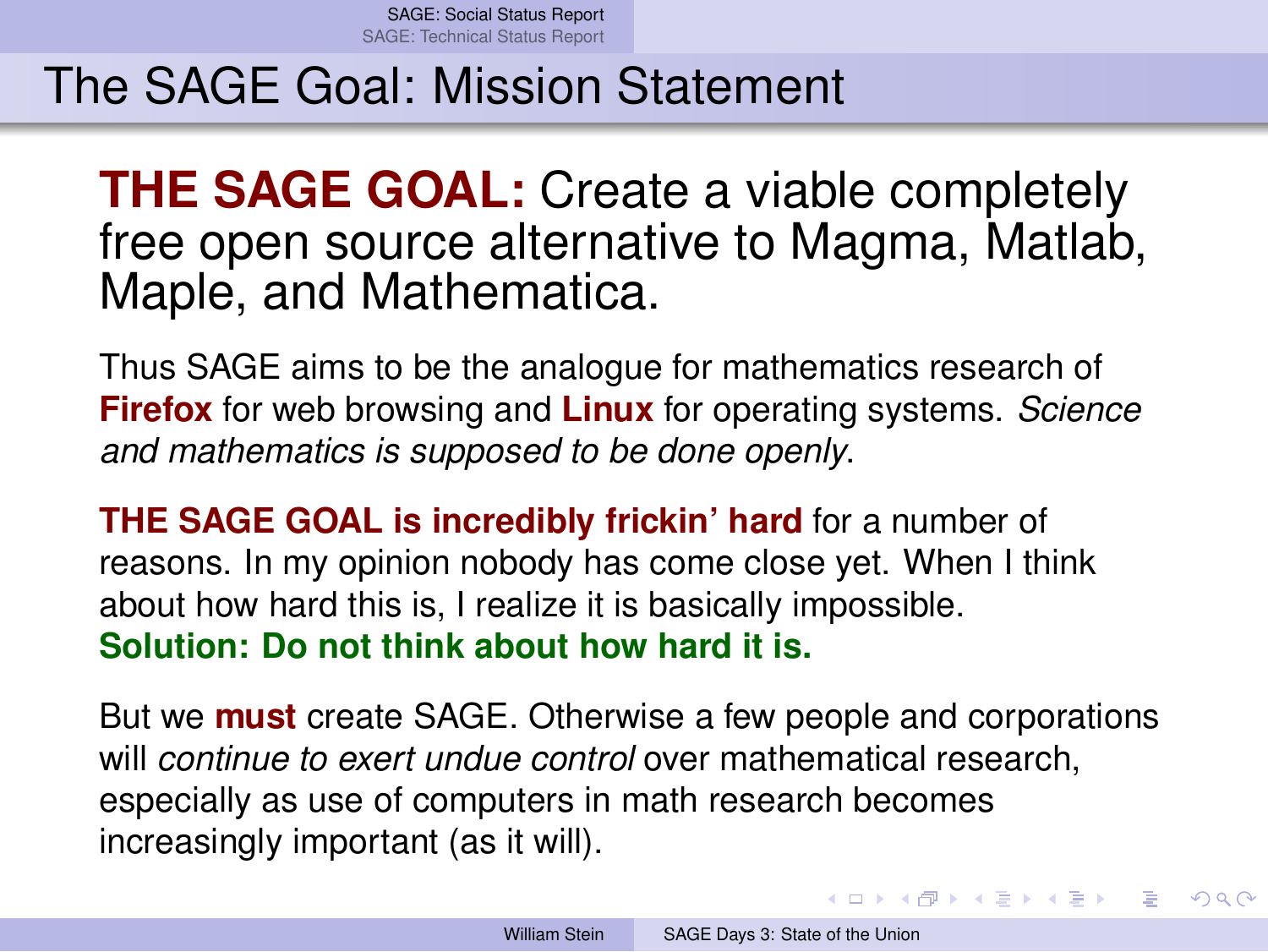#### Linus Torvalds Quote

"I think, fundamentally, open source does tend to be more stable software. It's the right way to do things. I compare it to science vs. witchcraft. In science, the whole system builds on people looking at other people's results and building on top of them. In witchcraft, somebody had a small secret and guarded it – but never allowed others to really understand it and build on it.

Traditional software is like witchcraft. In history, witchcraft just died out. The same will happen in software. When problems get serious enough, you can't have one person or one company guarding their secrets. You have to have everybody share in knowledge. "

イロト イ押ト イヨト イヨト

つひひ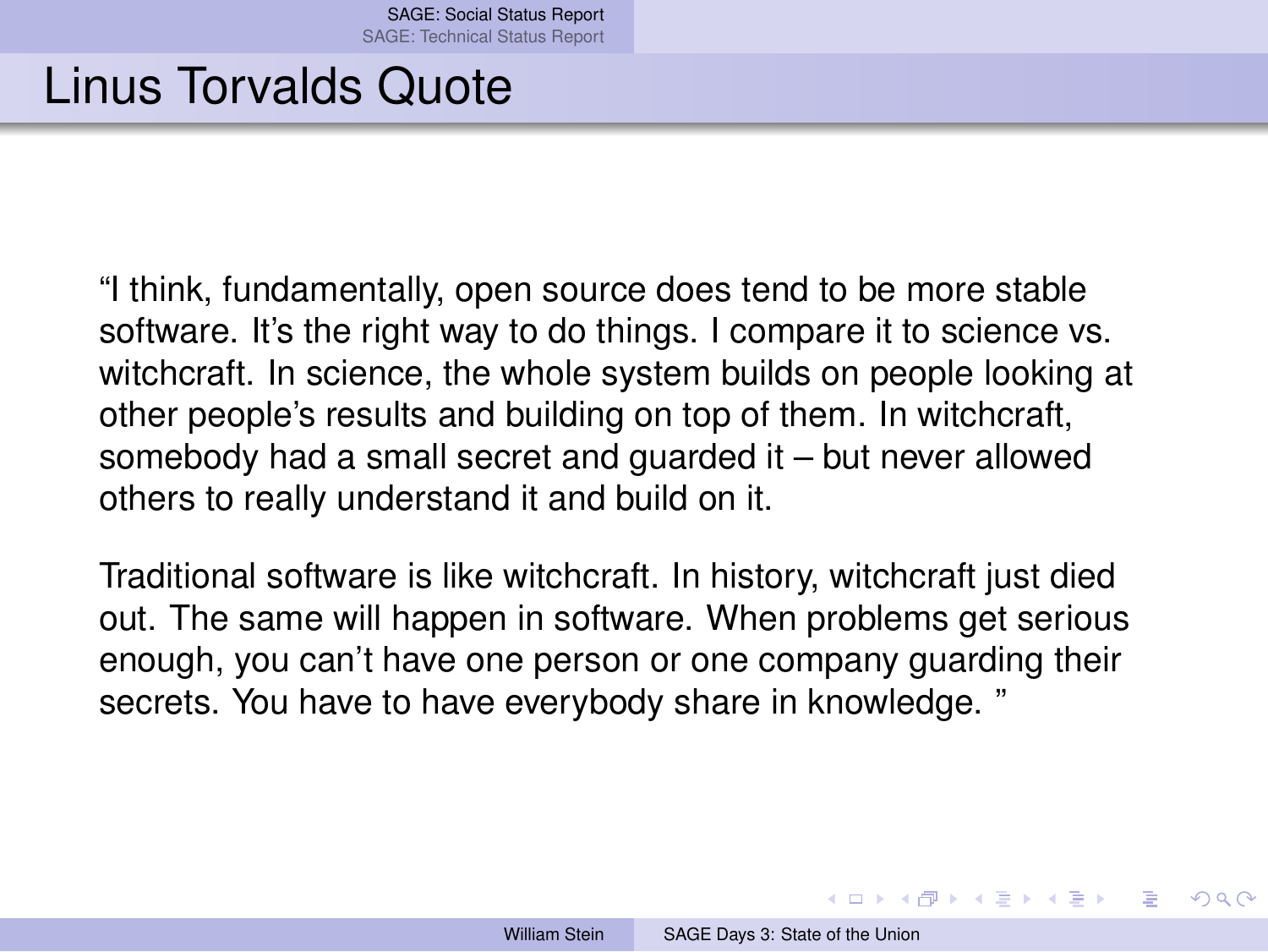#### From Andrew Granville 17 hours ago

"' I am personally happy you are creating an alternative. When I worked on Maple (20 years ago) I had thought it was for the math community but now it just seems to be for the profit of people who have no love of mathematics or mathematicians. The only thing you can say for Mathematika is that it never made any pretence but to be for anything other than what's his names profit!

Anyway thanks for your reply, and keep up the work. I hope to commute over to SAGE when I have the energy to invest to make the move (from Maple)"'

<span id="page-4-0"></span>イロト イ何 トイヨ トイヨ ト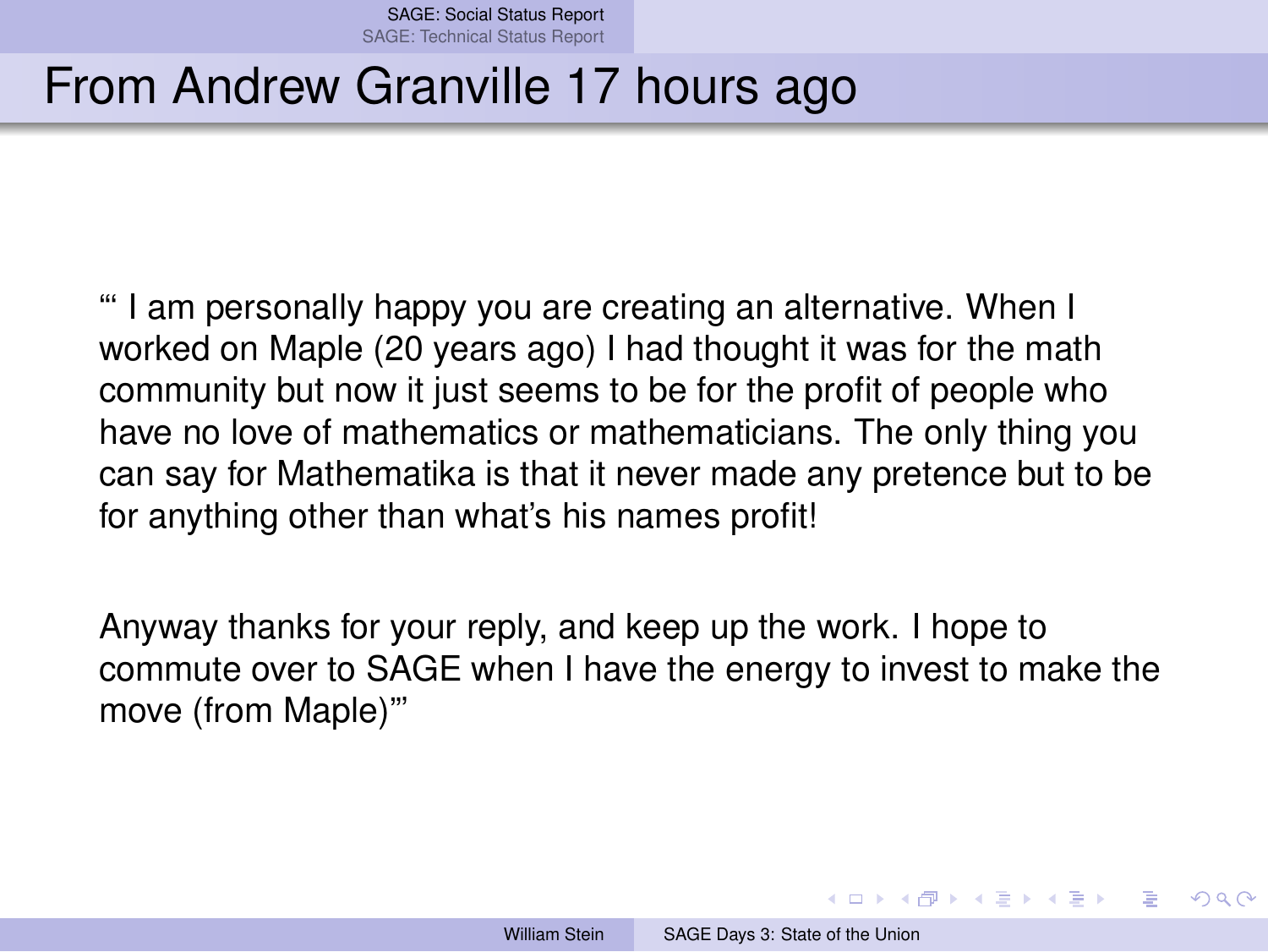# How big is SAGE?

Short answer – 85MB in source form.

- **57 standard packages:** This is close to the limit of what I can maintain. I plan to add a sparse numerical linear algebra package (e.g., SuperLU), pytables, lie, and scipy. People from the numerical community like the SAGE package system, and we are combining forces.
- **27 optional packages:** Lesson learned
	- <sup>1</sup> The build-from-source optional packages are a **maintenance nightmare**, since testing that they work on a wide range of systems is incredibly hard.
	- 2 In the long run all build-from-source optional package should either disappear or become standard. (The ones that don't should be installed via standard tools, e.g., fink, apt-get, Cygwin, etc. )
	- <sup>3</sup> The goal with SAGE is having a *complete uniform well-tested working system*, and optional packages break this, since often they do **not** just work.
- The **core SAGE library** contains **115,322 unique** lines of code and docstrings. This is still quite managea[ble](#page-4-0)[.](#page-6-0)

 $QQ$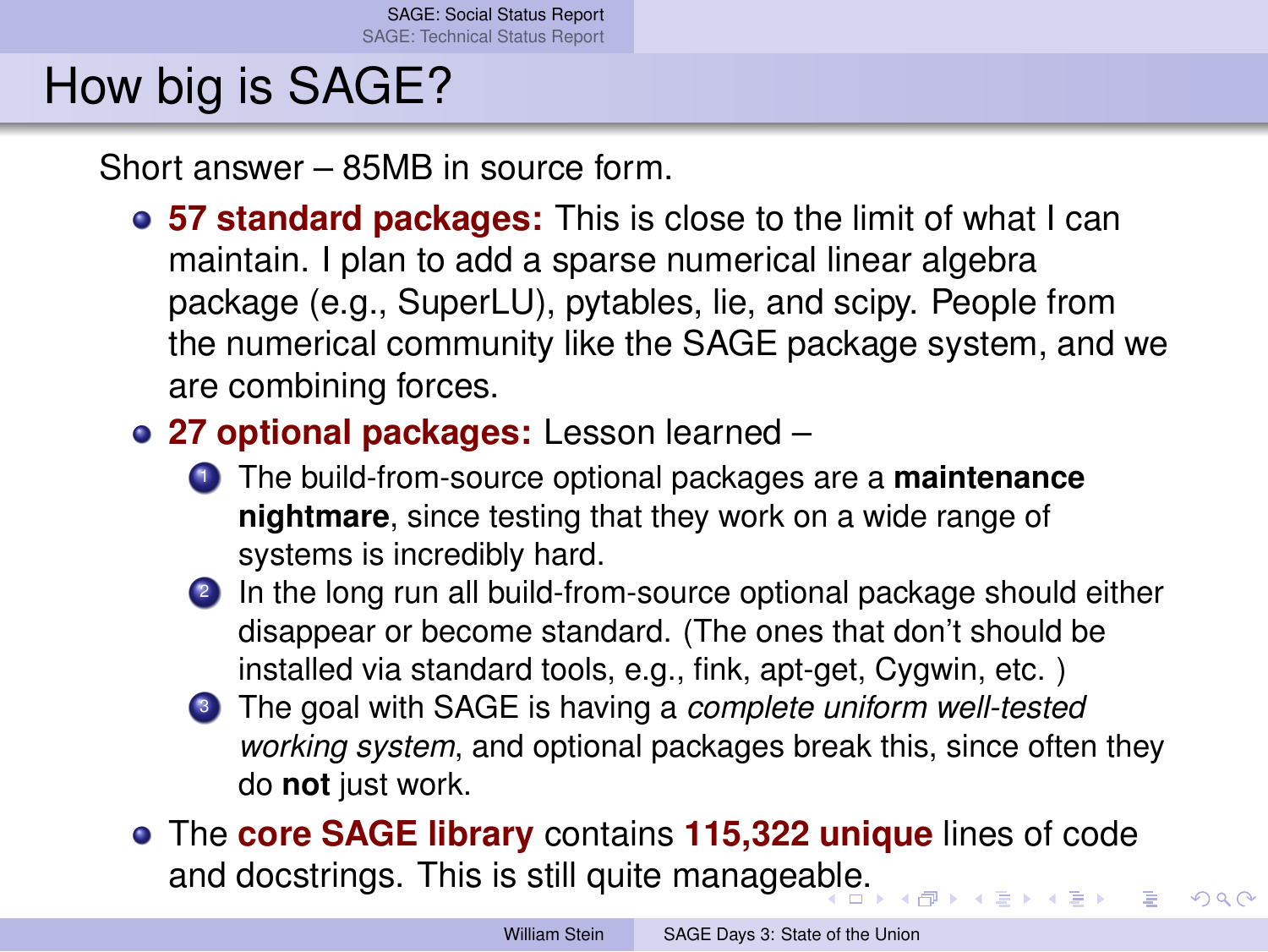#### The Current Active Developers

**21 people have had patches to the SAGE library accepted during the last two months (many have submitted thousands of lines of code):**

Martin Albrecht, Nick Alexander, Tom Boothby, Robert Bradshaw, Iftikhar A. Burhanuddin, Alex Clemesha, Didier Deshomme, David Harvey, Josh Kantor, Emily Kirkman, David Kohel, Robert Miller, Joel B. Mohler, Bobby Moretti, Andrey Novoseltsev, Dorian Raymer, Yi Qiang, Steven Sivek, Jaap Spies, William Stein, Carl Witty...

This is a huge amount of work. Applause!

Many people have contributed packages, bug fixes to packages, code snippets, etc.

<span id="page-6-0"></span>イロト イ何 トイヨ トイヨ トー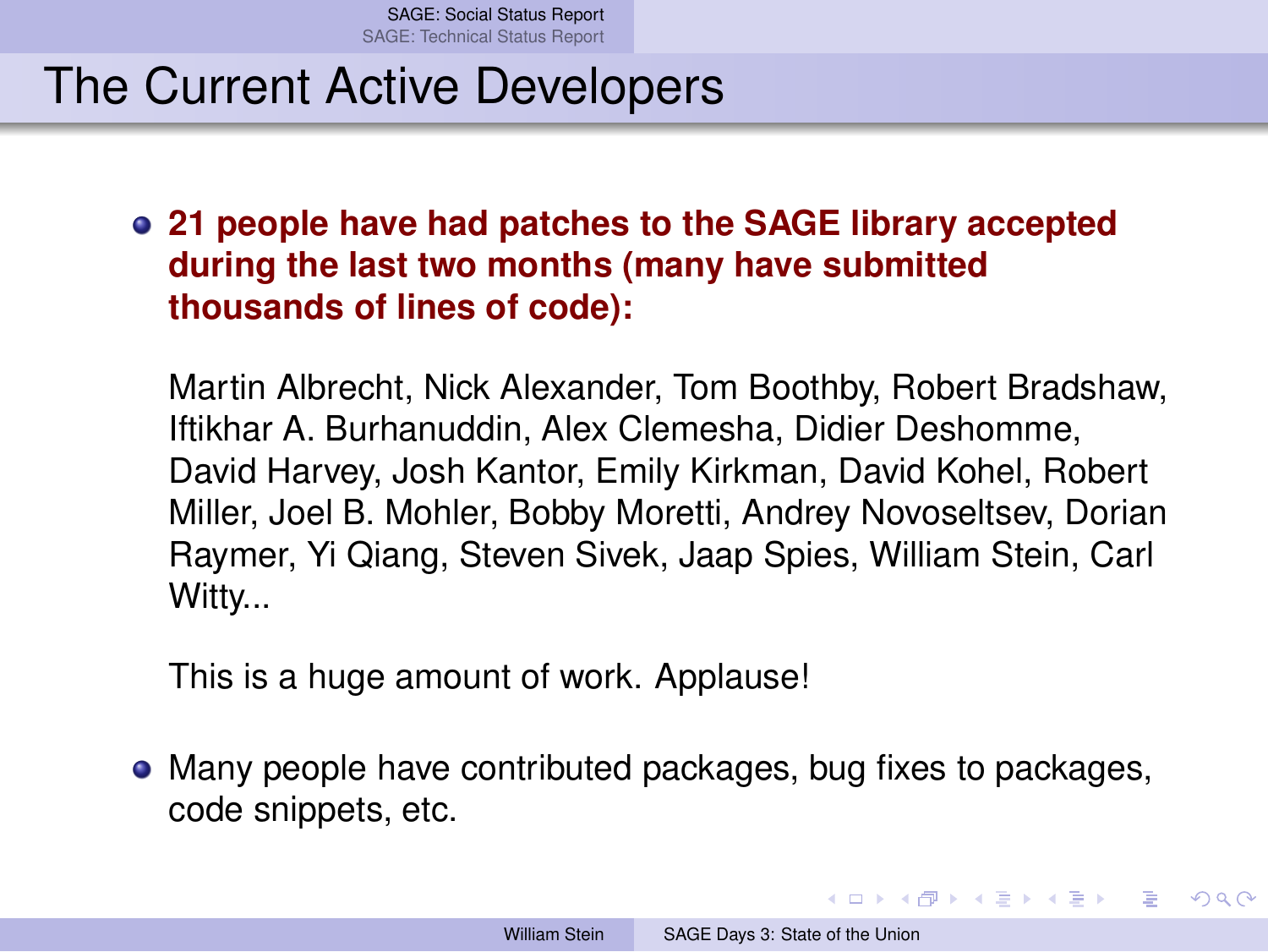## Growing Pains

- I spend a **huge amount of time** just getting patches to **work correctly** and have enough doctests, etc. Soon I will be very busy with teaching, etc., and won't always be able to do this at the currently level.
- So establishing a **patch refereeing system** is crucial for SAGE; otherwise, a lot of great patches simply won't make it into SAGE, which will discourage potential developers.
- This referee system will unfortunately slow down the inclusion of new code into SAGE, but will in the long run **raise quality** and **scales well**.
- It will also help improve the chances work on SAGE will be viewed positively by **hiring and fellowship committees**.

<span id="page-7-0"></span>イロト イ何 トイヨ トイヨ トー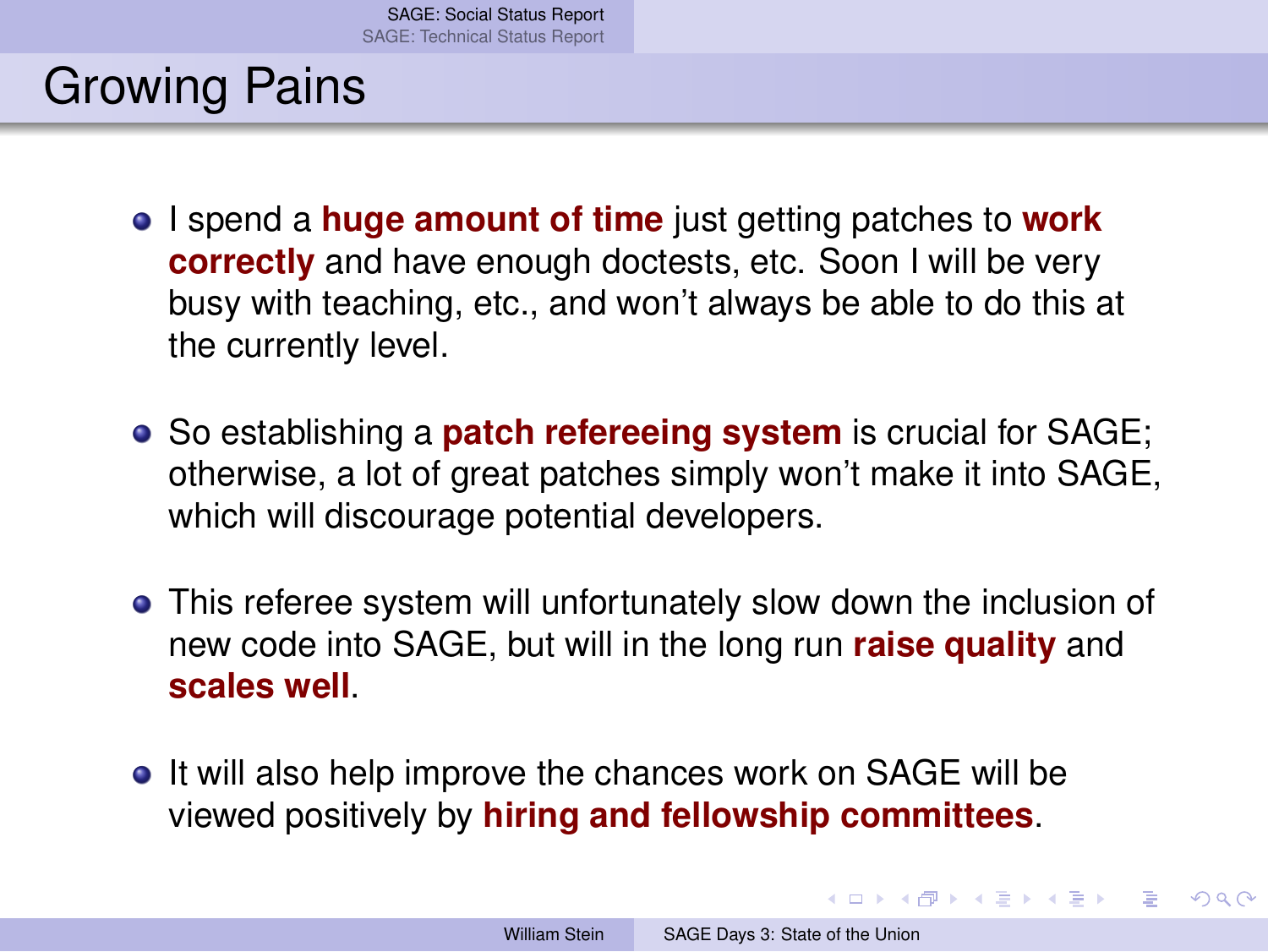[SAGE: Social Status Report](#page-1-0) [SAGE: Technical Status Report](#page-11-0)

#### SAGE Patch Referee System

- I would officially like the following people to become the first group of patch referees: **Martin Albrecht, Nick Alexander, Robert Bradshaw**, and **David Harvey.**
- Proposed Workflow (a nag programs is needed for this):
	- **1** I receive a patch. I **send it** to one of the referees.
	- <sup>2</sup> The referee applies the patch, reads through all relevant code added in the patch, and adds **comments specifically asking** for more doctests, asking for explanations about how/why things are coded in a certain way, asks for coding conventions to be met, etc.
	- **3** The **referee records as a new patch** the commented code.
	- The **patch author answers** in the form of another patch.
	- <sup>5</sup> The above three steps are iterated until the **referee is happy**.
	- <sup>6</sup> I receive the patch, read it, and apply it unless there are still problems.
- This process would *not* be anonymous.
- Contributors would be strongly encourage to list refereed patch contributions as such in a section of their [CV](#page-7-0)'[s.](#page-9-0)

←ロト ←何ト ←ヨト ←ヨト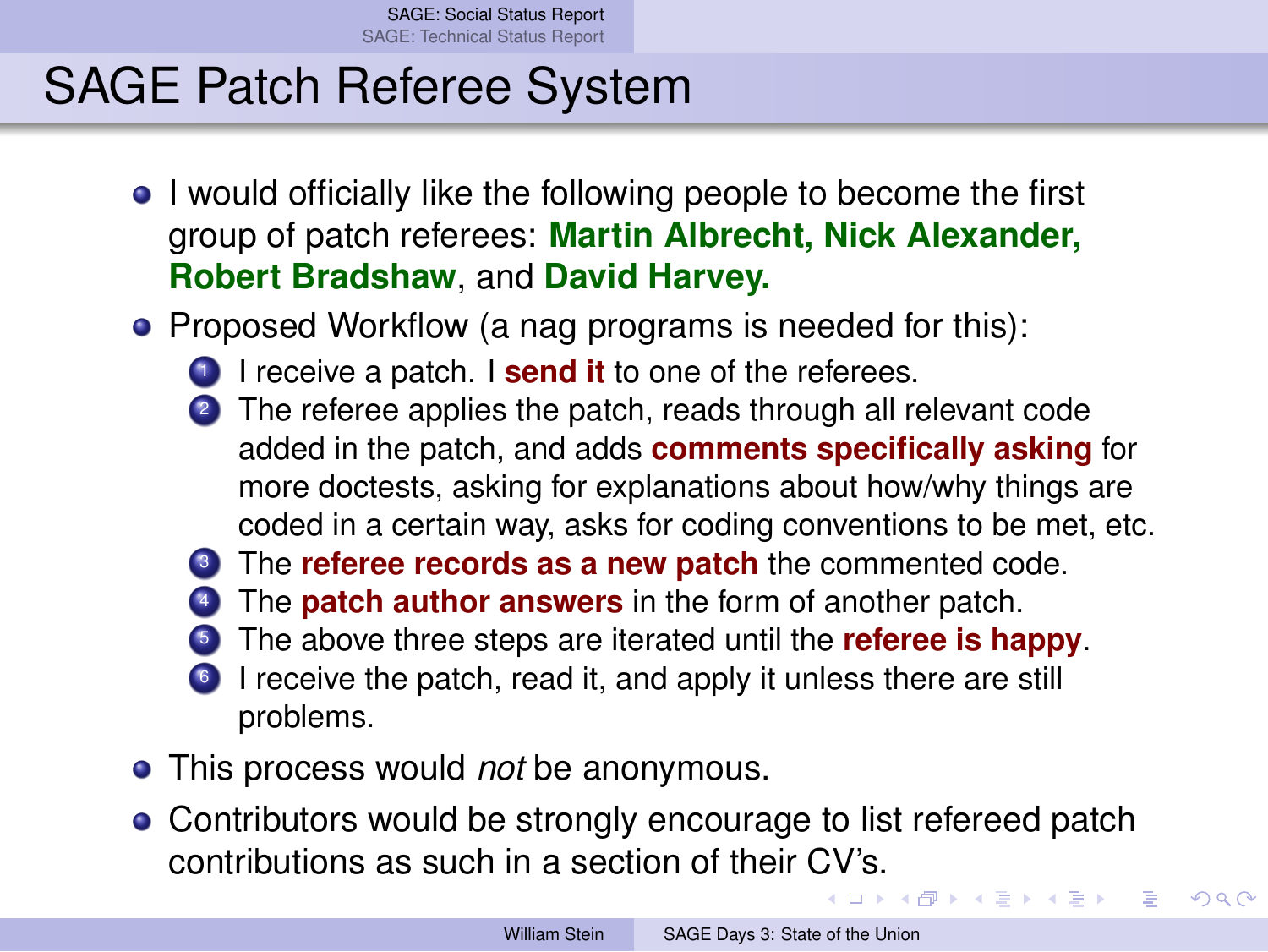# Funding

Funding for SAGE is **crucial**. **Why??**

- So faculty and graduate student can **work on SAGE more** and teach less (or do teaching that is more related to either SAGE or their research).
- So **undergraduates can work on mathematics-related software** as a job instead of working for other departments or companies. (E.g., the UW undergrads working on SAGE all had jobs in web page design and biology support before working on SAGE). This is **better for their education**.
- To fund **SAGE Days workshops** so developers and users can meet.
- The competition (Magma, Maple, Mathematica, and Matlab) **has many many millions of dollars** per year in funding, and it's difficult to even begin to compete without funding.

<span id="page-9-0"></span>イロト イ何 トイヨ トイヨ トー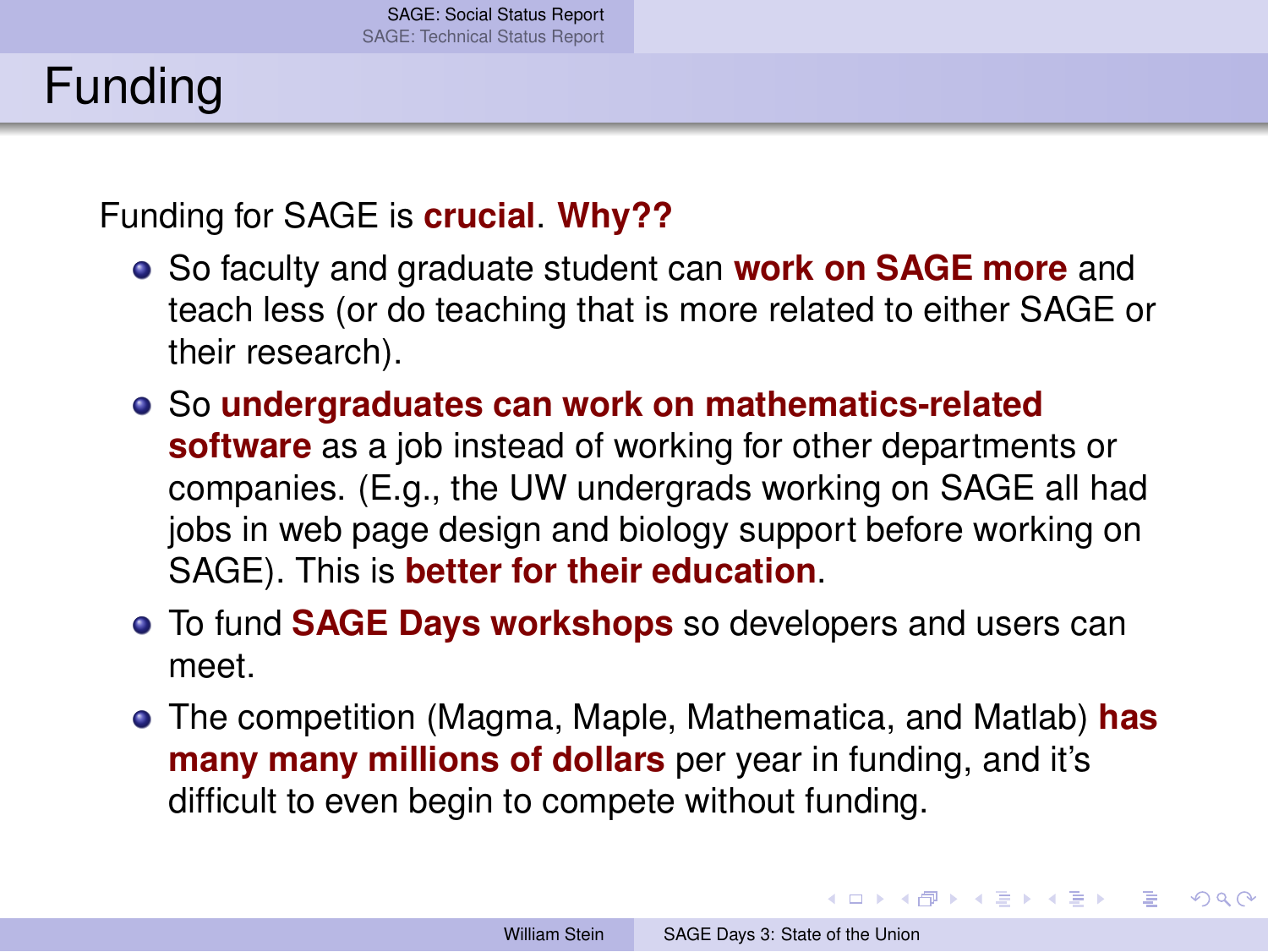Funding SAGE isn't about **me** getting grants, it's about **everyone** getting grants. Undergrads who apply to university research programs for stipends, grad students who apply to local institutes for workshops, etc. These are all happening. Keep it up!

- $\bullet$  I still have some startup money left enough to keep things going for at least 1 more full year, and possibly 2 years, even if I get no funding I've applied for.
- GOOD NEWS: Email from Jon Hanke yesterday

The good news is that I have [substantial] startup money, which I'd like to purchase a reasonably sized computer to do (numerics and) SAGE development, hire student programmers, and possibly fund 2 SAGE Days conferences at UGA (if you'd like). So if you have any thoughts about how you'd like this to work, I'd be happy to try to implement them. =)

- SAGE Days 4? Probably in late August at UW??
- Possibilities for SAGE Days 5 CRM in Vancouver (Nils Bruin); Leiden in Netherlands.

イロト イ何 トイヨ トイヨ トー ヨ

 $QQ$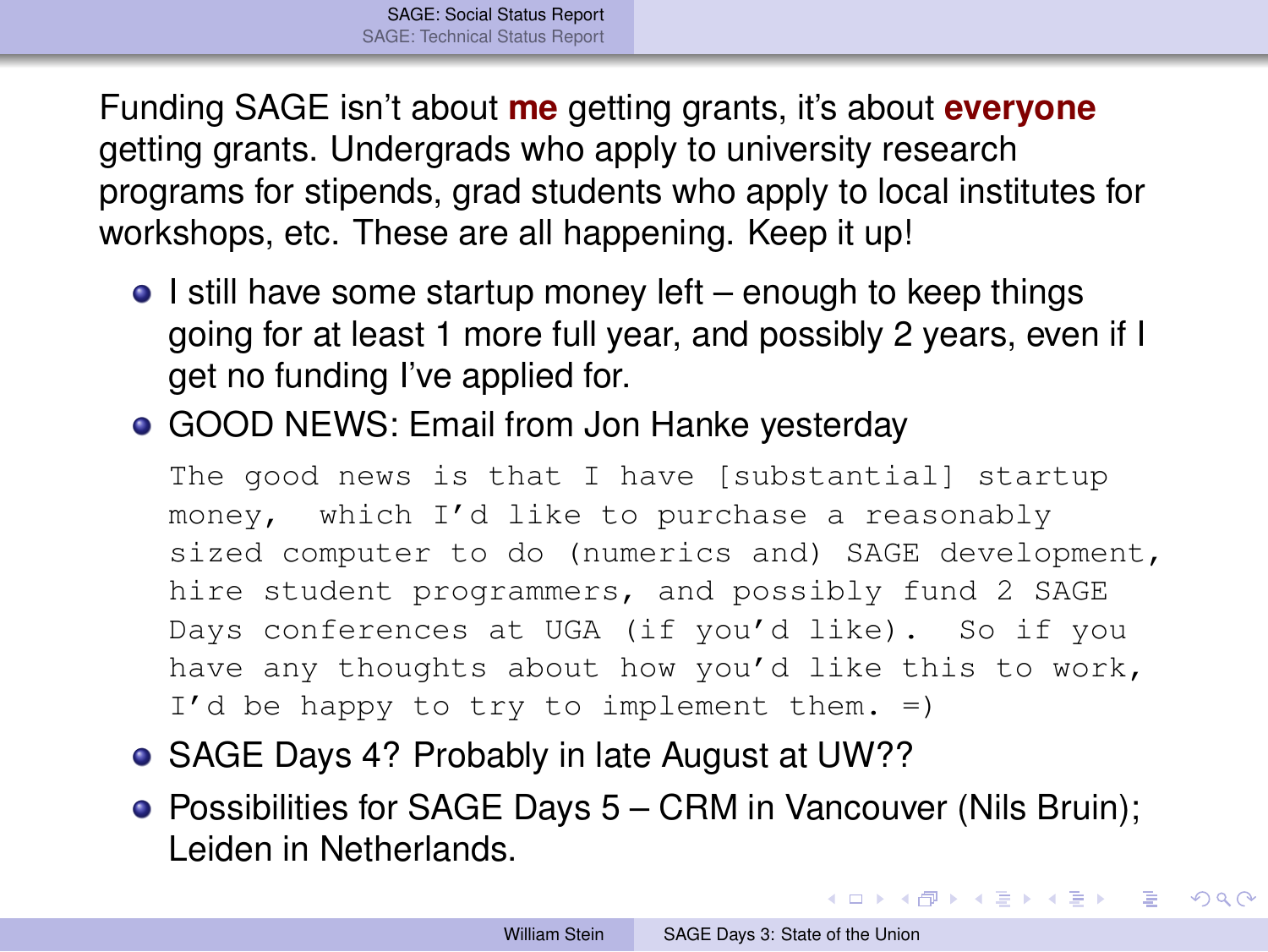[SAGE: Social Status Report](#page-1-0) [SAGE: Technical Status Report](#page-11-0)

#### SAGE: Technical Status Report

# **SAGE 2.1.3.1: Technical Status Report**

William Stein [SAGE Days 3: State of the Union](#page-0-0)

<span id="page-11-0"></span>イロト イ何 トイヨ トイヨ トー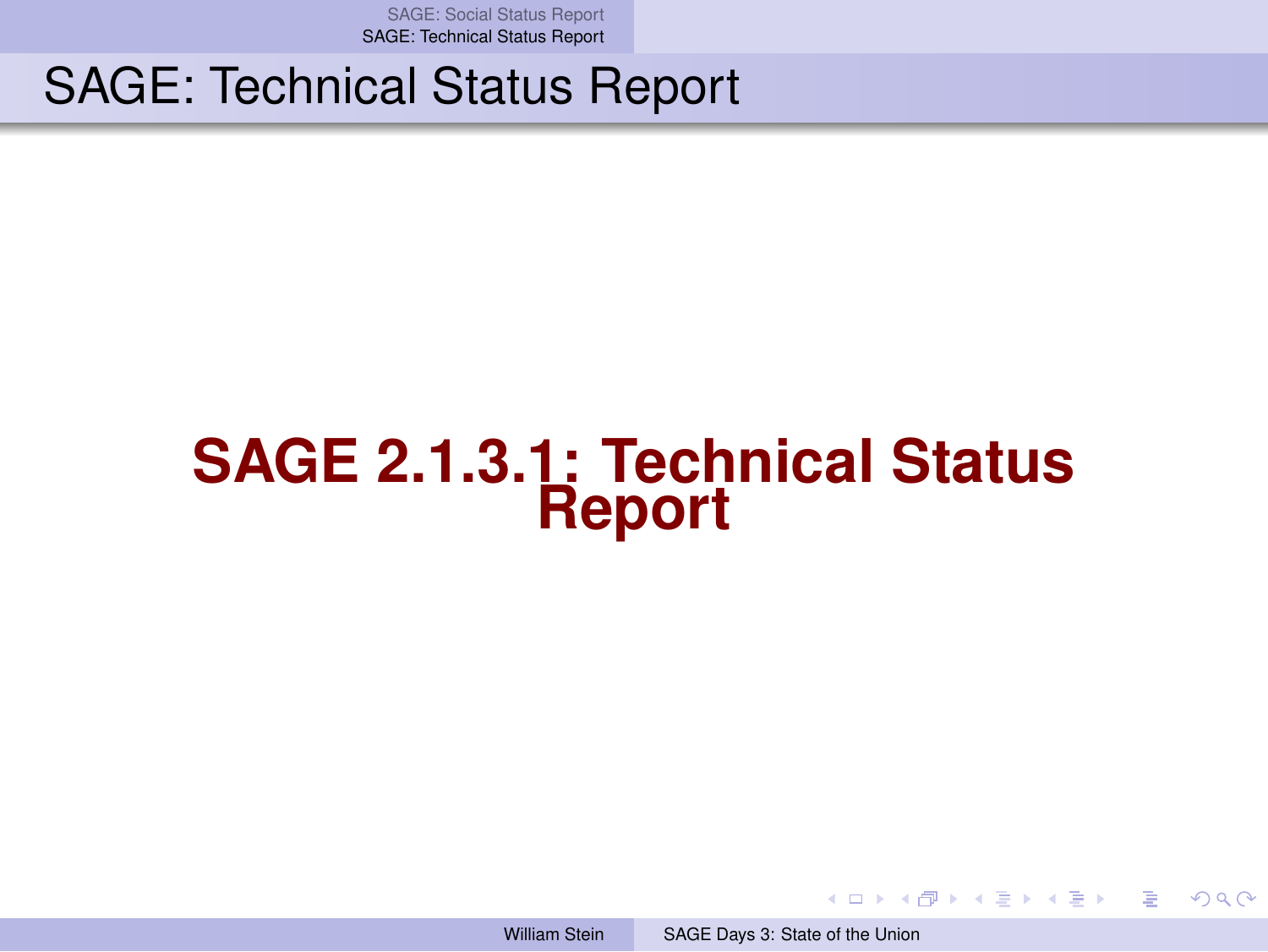## Main Current Development Directions

For SAGE, I think this is the year of *optimization*.

- **Parallel computation an optimization technique**:
	- **1** Crucially requires robust **object serialization** (pickling).
	- **DSAGE** Goal is super-easy task farming.
	- <sup>3</sup> **IPython** Goal is easy control of a bunch of SAGE's at once (and support for using MPI).
	- <sup>4</sup> **pthreads** Limited use for low level libraries
- **Fast numerical and exact linear algebra**: use and improve linbox. Implement new advanced optimized algorithms in the context of SAGE (in progress). More optimized classes.
- **Fast basic arithmetic:** FLINT, optimize all basic arithmetic (e.g., SageX more of polynomials, power series, *p*-adics, etc), fast multivariate polynomials via Martin's new Singular library interface, speed up object creation and memory management.

イロト イ押ト イヨト イヨト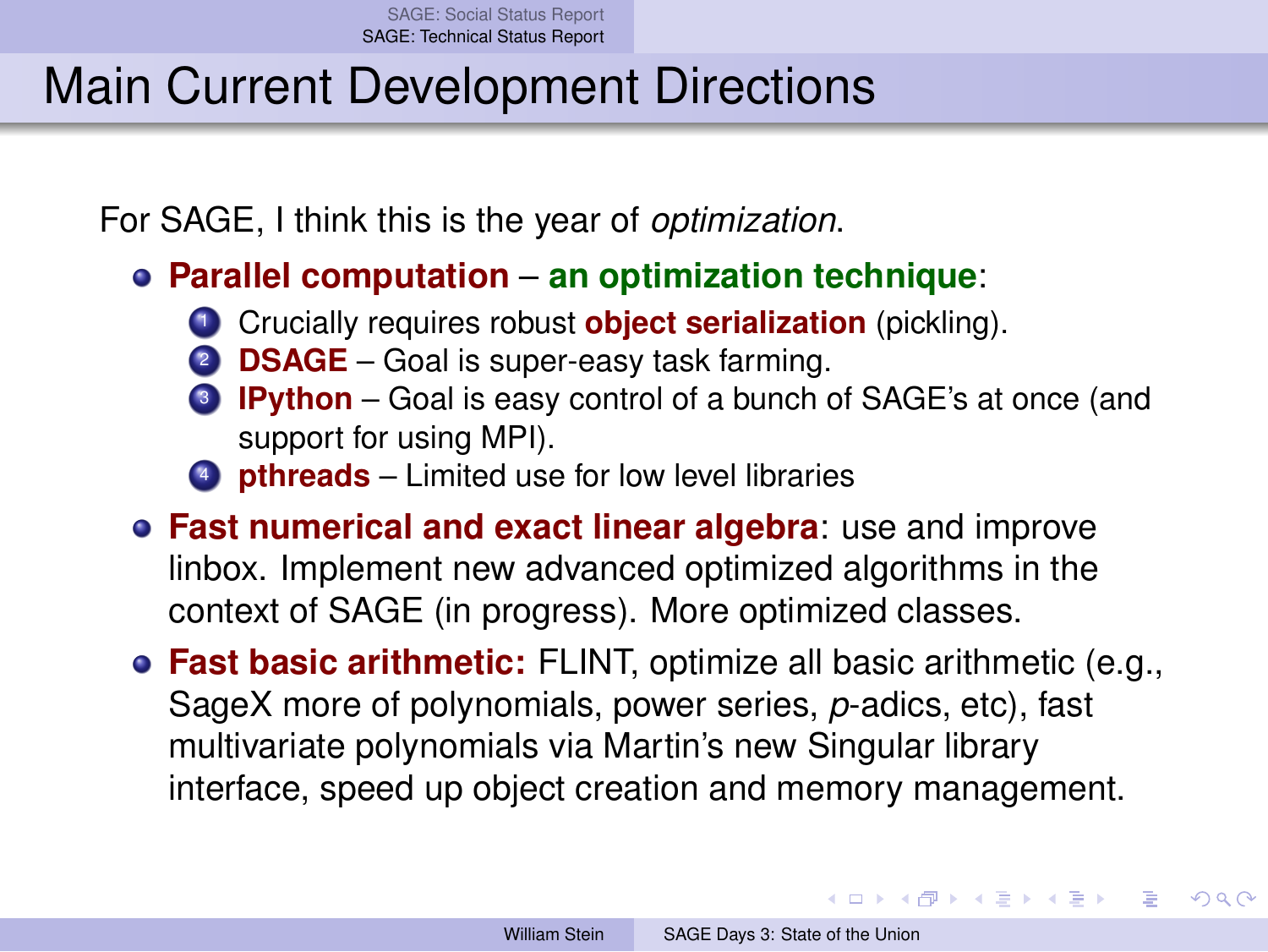[SAGE: Social Status Report](#page-1-0) [SAGE: Technical Status Report](#page-11-0)

## The Components of SAGE: What and Why

- $\bullet$  cddlib-094b program to generating all vertices and extreme rays of a general convex polyhedron in **R** *<sup>d</sup>* given by a system of linear inequalities (needed by gfan, but I wish it's functionality were directly exposed).
- clisp-2.41 the common lisp interpreter (needed by Maxima; could be replaced by GCL, but clisp is the only *only* lisp that *really* builds everywhere)
- conway polynomials-0.1 a database of polynomials that define finite fields (not really used – should be used to implement natural embeddings between finite fields – volunteers?)
- $\bullet$  cremona mini-0.1 Cremona's database of elliptic curves of conductor up to 10000.
- $\bullet$  doc-2.1.3 install guide (good), tutorial (good, but needs update), reference manual (needs way more explanatory overviews and better organization), and constructions guide (needs to be updated!)

イロト イ何 トイヨ トイヨ トー

 $QQ$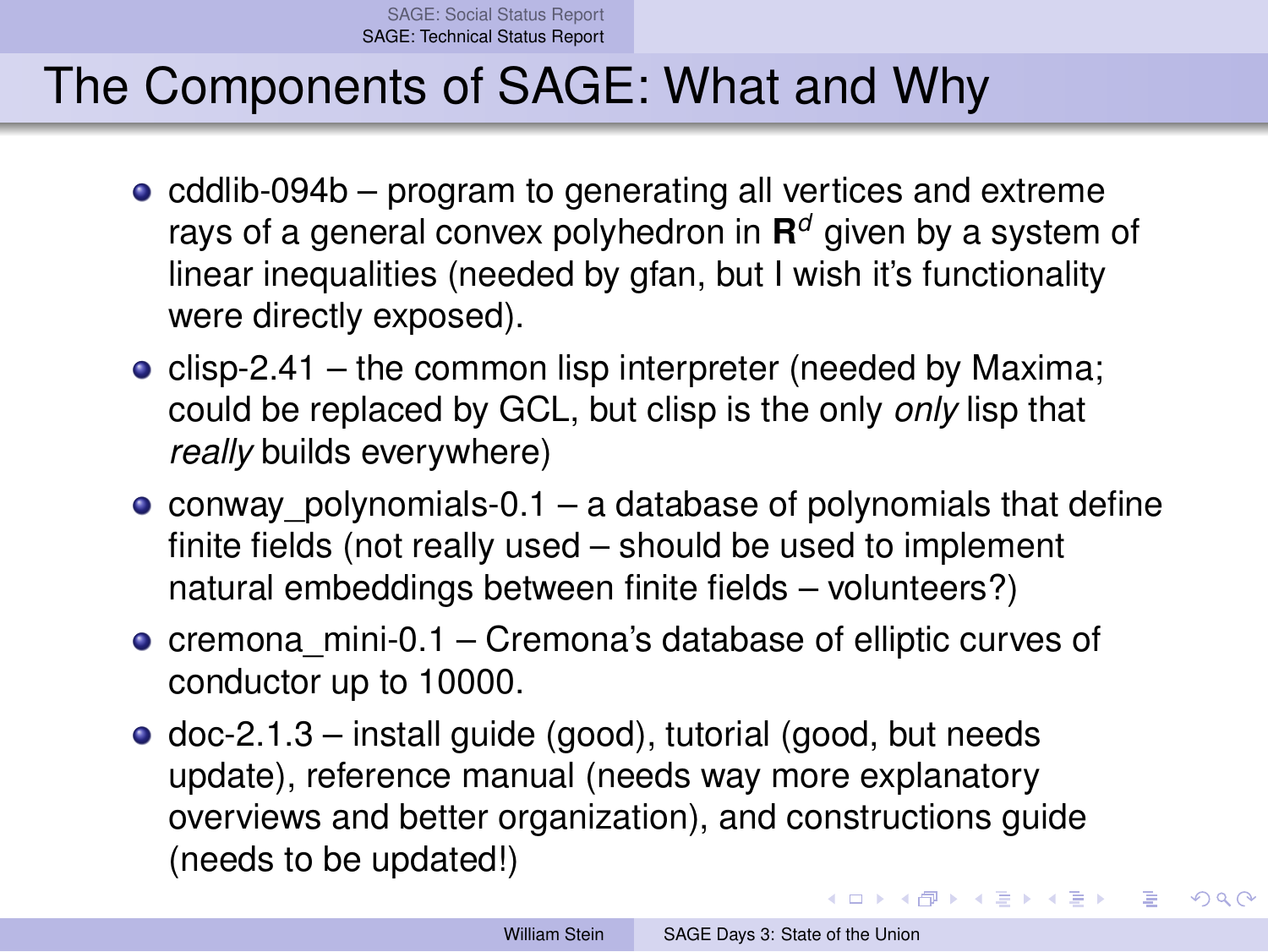- $\bullet$  ecm-6.1.2 elliptic curve factorization method (fast good dsage example)
- examples-2.1.3 examples of use of SAGE (needs to be revamped so all examples can be automatically tested – this would be a good coding sprint project).
- $\bullet$  extcode-2.1.3 code used by SAGE in other languages (e.g., in GP/PARI).
- flintqs-20070102 Bill Hart's multi-polynomial quadratic sieve.
- freetype-2.1.10 used by GD
- gap-4.4.9 Group theory.
- $\bullet$  gd-2.0.33.p4 fast 2d graphics library (render, e.g., fractals much more quickly than with matplotlib).

 $QQ$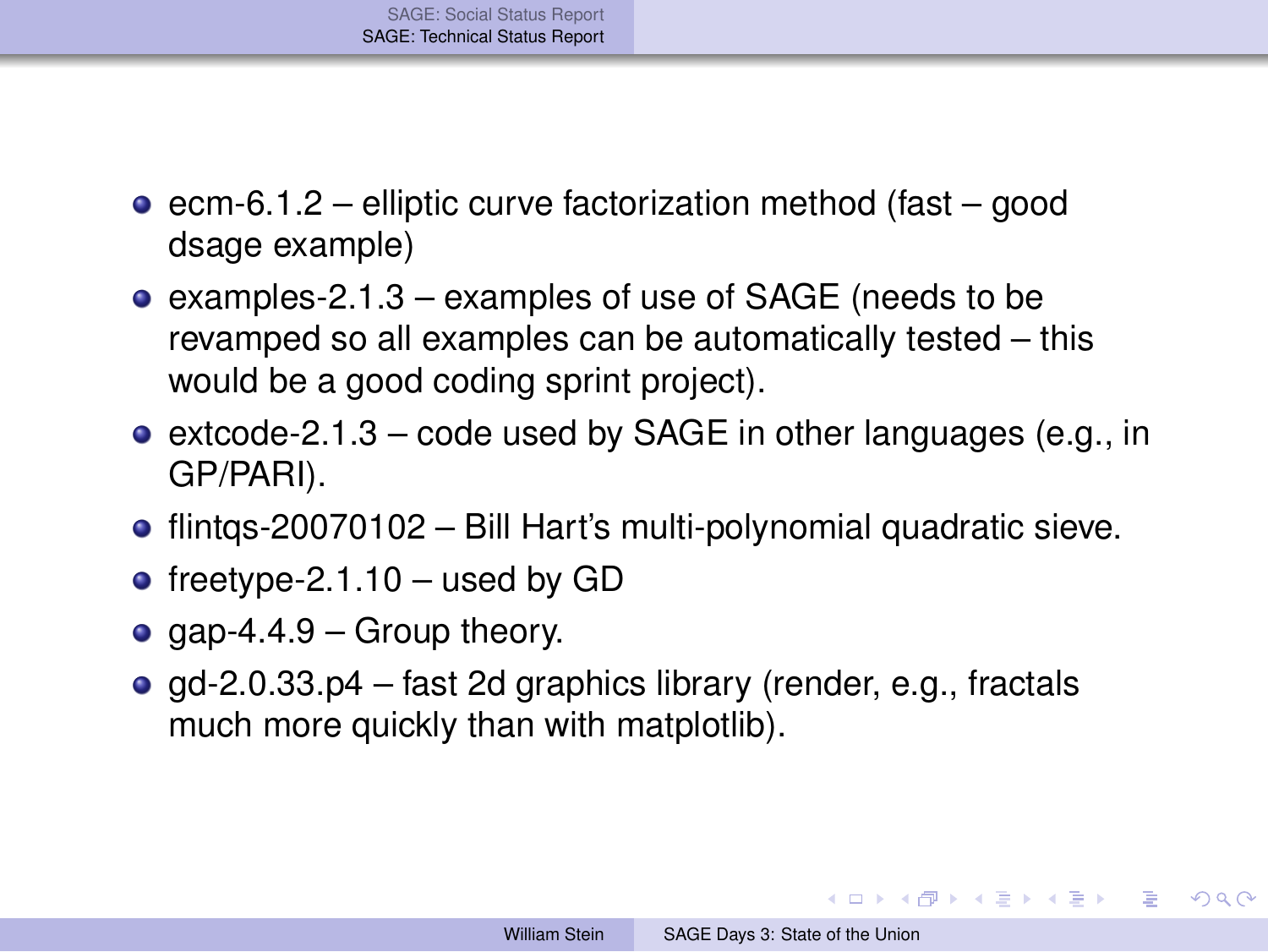- gdmodule-0.56.p2 python bindings for gd library
- genus2reduction-0.3 conductor and reduction type of genus 2 curves (an important orphaned C program)
- $\bullet$  gfan-0.2.2.p1 compute with Groebner fans; lies at the heart of the popular research area called "tropical goemetry".
- $\bullet$  givaro-3.2.6 fast finite field arithmetic library
- $qmp-4.2.1.p4$  arbitrary precision integers and rationals
- gsl-1.8 the GNU Scientific Library; a mature self-contained C library for a huge range of numerical computation (discuss how GSL has similar functionality to scipy)
- $\bullet$  ipython-20061028 the interactive IPython command line (provides SAGE's interactive shell)
- ipython1-20070130 makes it easy to interactively control execution of dozens of copies of SAGE on a cluster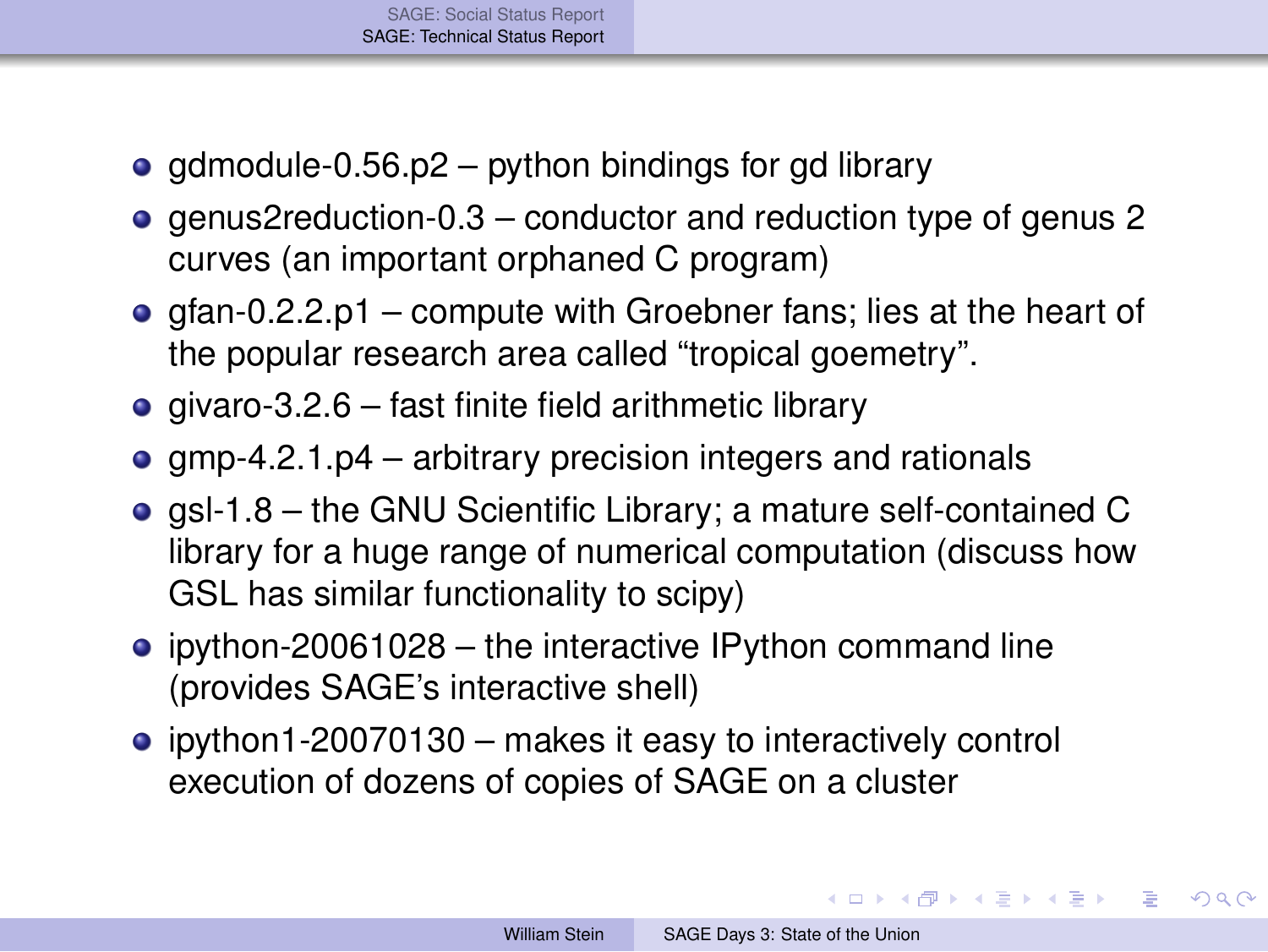- Icalc-20070107 Mike Rubinstein's  $C_{++}$  program for computing with L-functions; it has tons of functionality that hasn't yet been exposed in SAGE.
- $\bullet$  libpng-1.2.8.p0 library for manipulating png images.
- $\bullet$  linbox-20070214 a very powerful C<sub>++</sub> library for exact linear algebra
- matplotlib-0.87.7 2d Python graphics package; provides Matlab like functionality, and – thanks to Alex Clemesha – SAGE provides Mathematica-like 2d plotting on top of matplotlib.
- maxima-5.11.0 a very mature sophisticated computer algebra system for symbolic computation. I am honestly worried about efficiency and maintenance issues involved with building SAGE's CAS functionality on top of Maxima, since CAS is very important for the mission of SAGE. We shall see.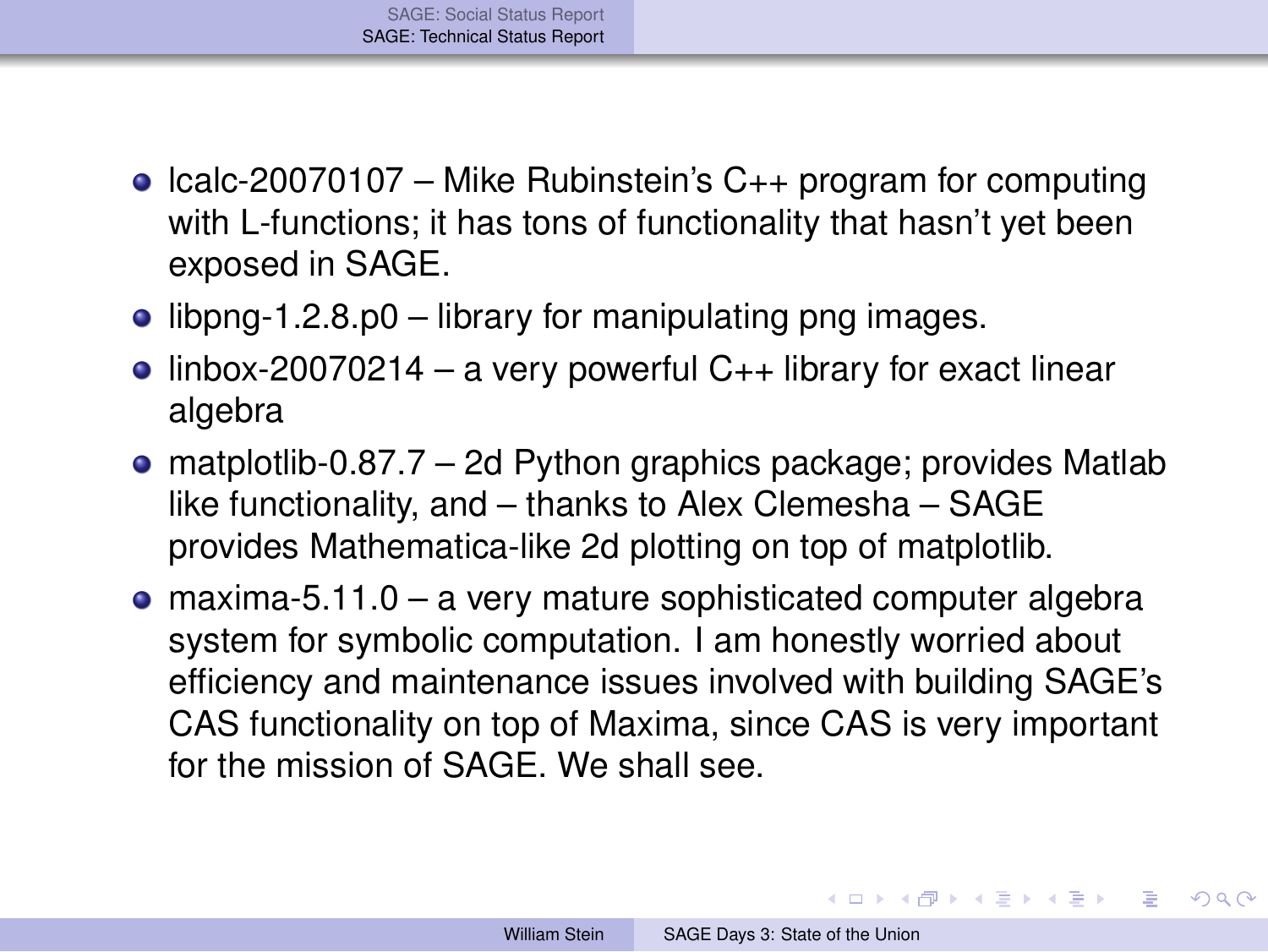- $\bullet$  mercurial-0.9.3.p1 distributed revision control system; every single copy of SAGE (both built-from source or binary) contains 5 separate mercurial repositories! Everyone can check in changes, send patches around, etc. This has been crucial to building the developer community.
- moin-1.5.6 a mature full-functional wiki is included in SAGE.
- mpfi-1.3.4-rc3.p2 very fast arbitrary precision interval arithmetic
- mpfr-2.2.1 we build fast arbitrary precision real and complex number arithmetic on top of MPFR
- mwrank-20061123 John Cremona's program for computing with elliptic curves. There is some functionality in this program that could be made available in SAGE that isn't currently available.
- networkx-0.33 a solid graph theory package; Emily Kirkman and Robert Miller have done substantial work to make this much more usable from SAGE.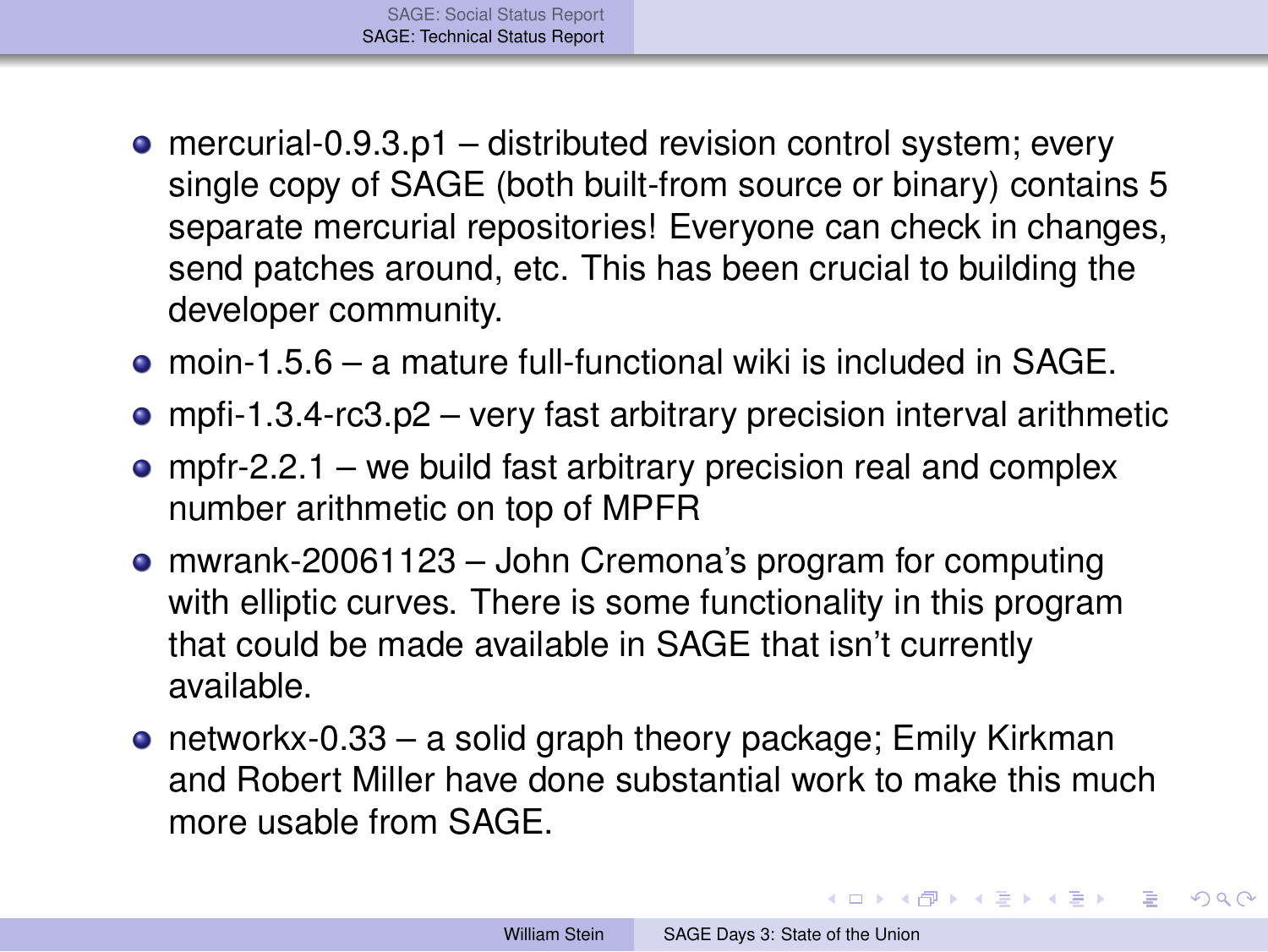- $\bullet$  ntl-5.4.1 fast arithmetic in many cases, though it frequently gets beat by MAGMA. Required by both Singular and Linbox. It has a good LLL implementation. The SAGE/NTL interface needs to be optimized (recent work of David Harvey).
- numpy-1.0.1.p1 excellent library for numerical linear algebra in Python; needs to be better documented and easier to use from SAGE. Very powerful. Is core infrastructure for the Python numerical computation community (which is much bigger than the SAGE community!)
- openssl-0.9.8d.p1 library for security internet communication; currently used by dsage, and will soon be used by the SAGE notebook.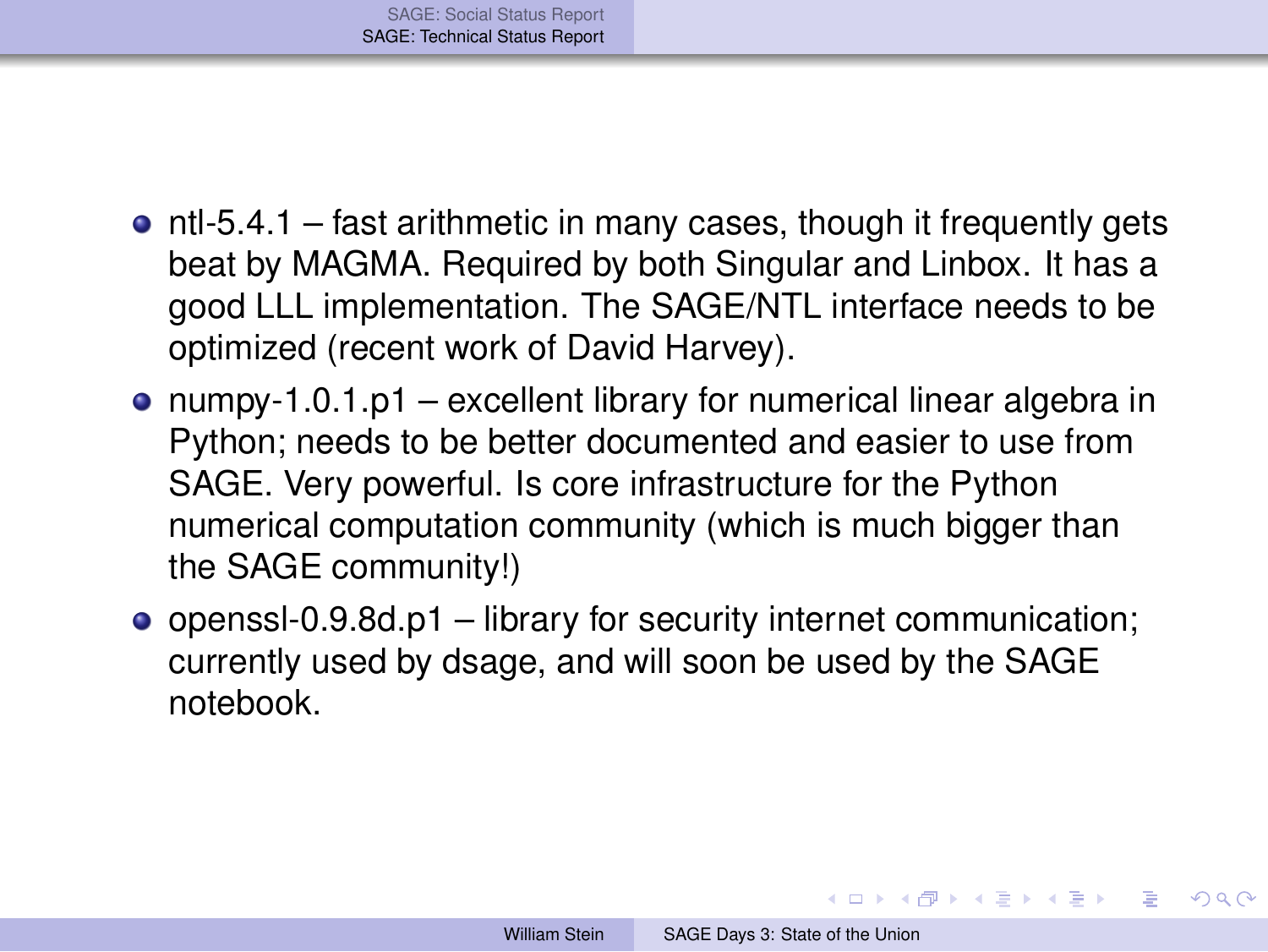- palp-1.1 a program for computing with lattice polytopes, which are objects of great importance in algebraic geometry, combinatorics, number theory, etc.
- pari-2.3.1.cvs-20061215 free number theory library and interactive calculator; much of SAGE's number theory functionality is built on top of PARI. Also, the PARI library provides arbitrary precision numerical integration, evaluation of special functions to high precision, etc.
- pexpect-2.0 used so SAGE can communicate with almost any other program via a pseudo-tty. (There is a pexpect-2.1, but it doesn't work for crap with SAGE. Why?!)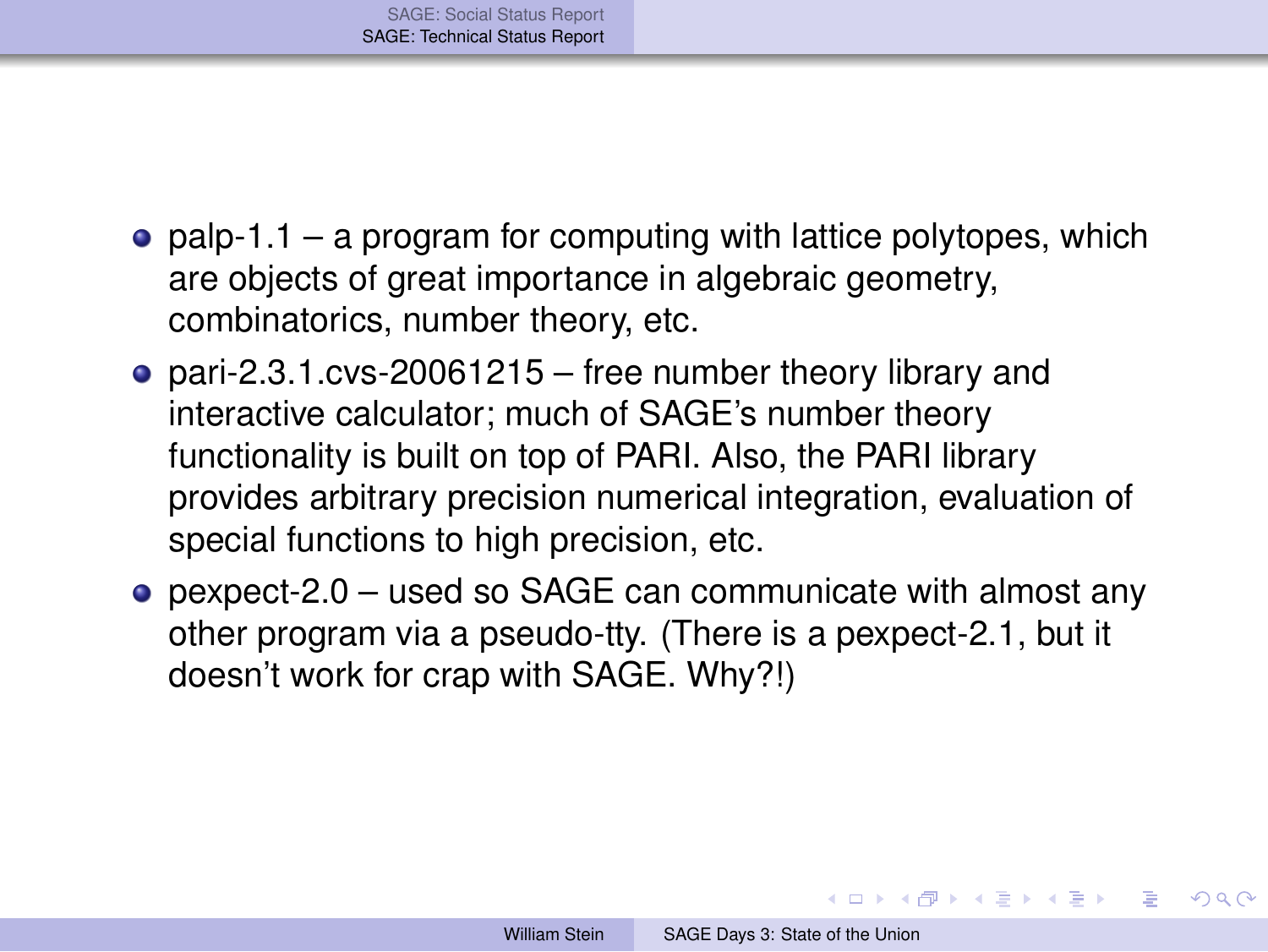- pycrypto-2.0.1 package that implements cryptographic algorithms and protocols. E.g., Hash functions (MD2, MD4, RIPEMD, SHA256), block encryption algorithms (AES, ARC2, Blowfish, CAST, DES, Triple-DES, IDEA, RC5), stream encryption algorithms (ARC4, simple XOR), and public-key algorithms: RSA, DSA, ElGamal, qNEW. YES – quality implementations of all these are included standard in SAGE. That this is the case, and how to use them should be documented much better.
- pyopenssl-0.6 needed by Python programs that use openSSL (e.g., Twisted).
- pyrexembed-0.1.1-20060517 currently not used much; slated for possible removal (?)
- pysqlite-2.3.2 allows one to use the sqlite relational database from Python.
- python-2.5.p4 the Python interpreter, which is the interpreter for SAGE.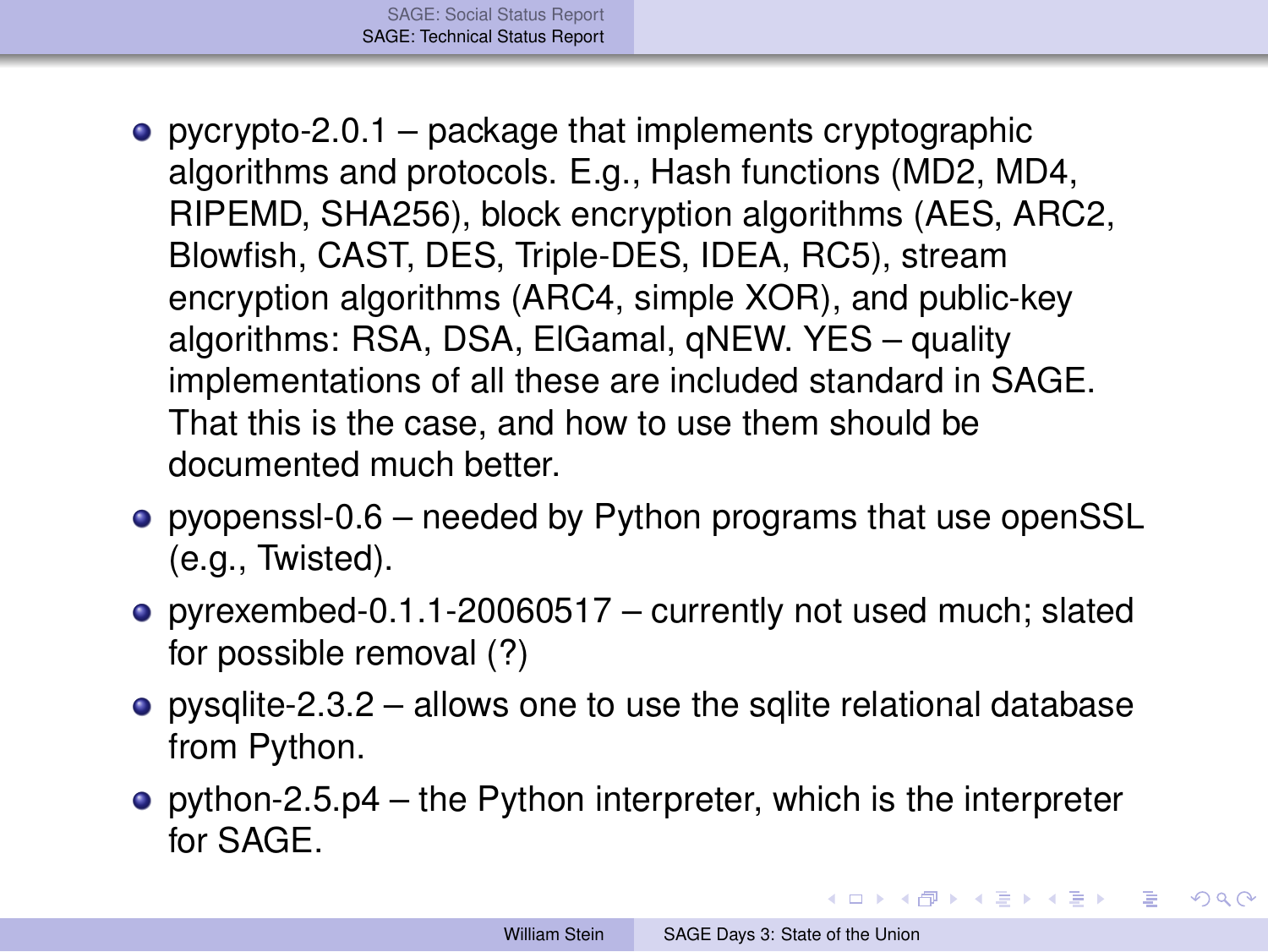- $\bullet$  readline-5.2 distributed with SAGE since the readlines on a lot of systems are often totally screwy, and often people don't have the readline devel headers.
- sage-2.1.3 the core SAGE library; implementation of new algorithms and defines the "unified interface" to all these packages that SAGE presents to the world.
- sage c lib-2.1.3 a range of code used by the SAGE libraries that is written in C. E.g., our interrupt handler is here, along with a number of cool optimization tricks that came out of SAGE Days 2.
- sage scripts-2.1.3 these are mostly shell scripts that implement the SAGE package manager.
- sagex-20070126 SageX is a sort of "compiled variant of Python". It's utterly crucial for writing certain types of code for SAGE. Martin Albrecht will give a great talk about SageX. This is our (unfortunately necessary) fork of Pyrex.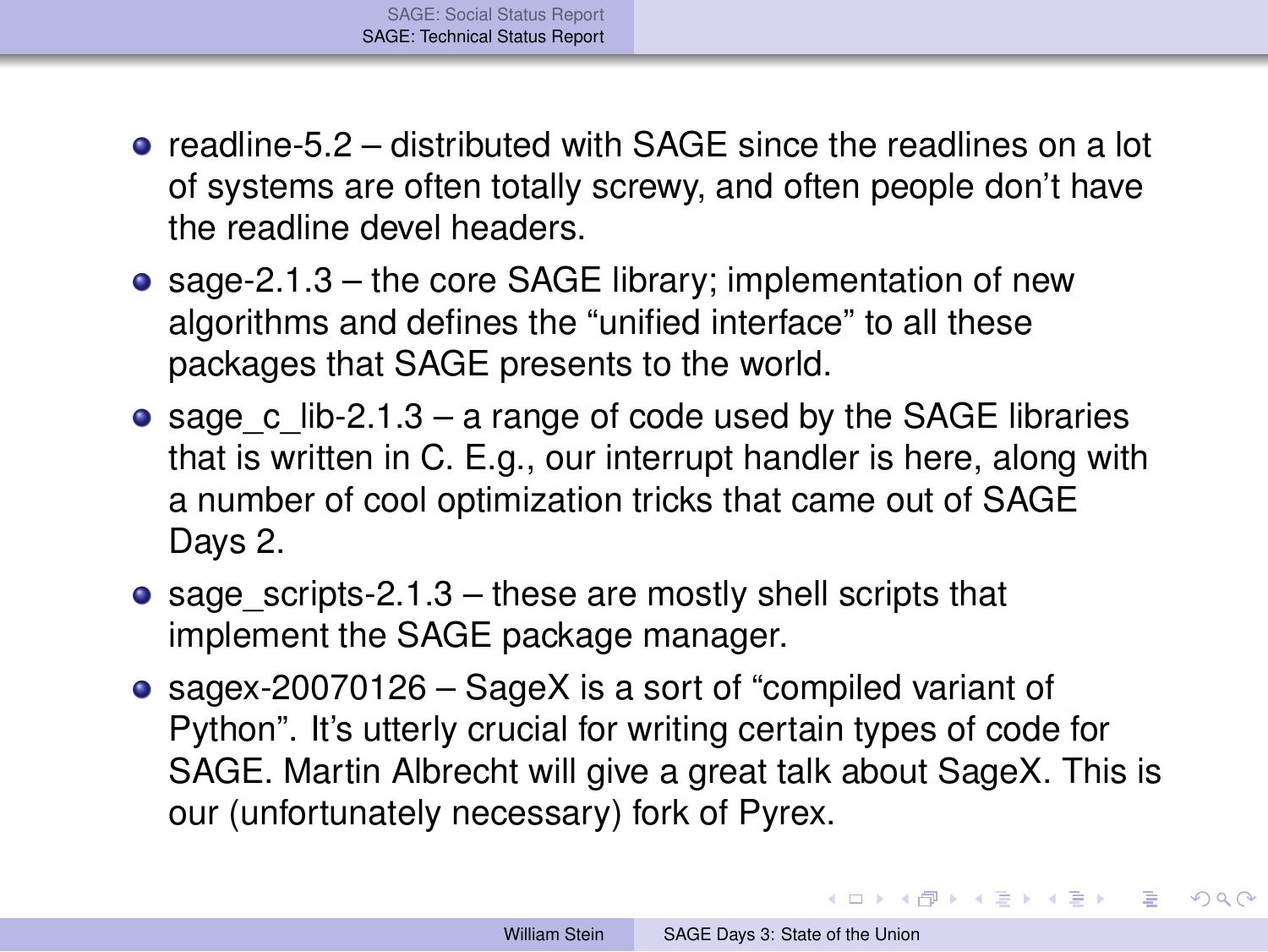- singular-3-0-2-20070105 polynomial computation. Has a huge range of functionality for commutative algebra, and is also supposed to have powerful non-commutative algebra functionality as well. None of the non-commutative functionality has been made available directly in SAGE (coding sprint idea). Martin Albrecht has also embarked on a fascinating project to make Singular directly usable by SAGE at the C-library level – which promises to be "frickin' insanely fast" in some ways.
- sqlite-3.3.11 SAGE's relational database: "SQLite is a small C library that implements a self-contained, embeddable, zero-configuration SQL database engine." For certain types of mathematical tables, SQLite will be amazingly useful.
- sympow-1.018.1.p1 Mark Watkins's program for computing symmetric power *L*-functions. Fairly specialized.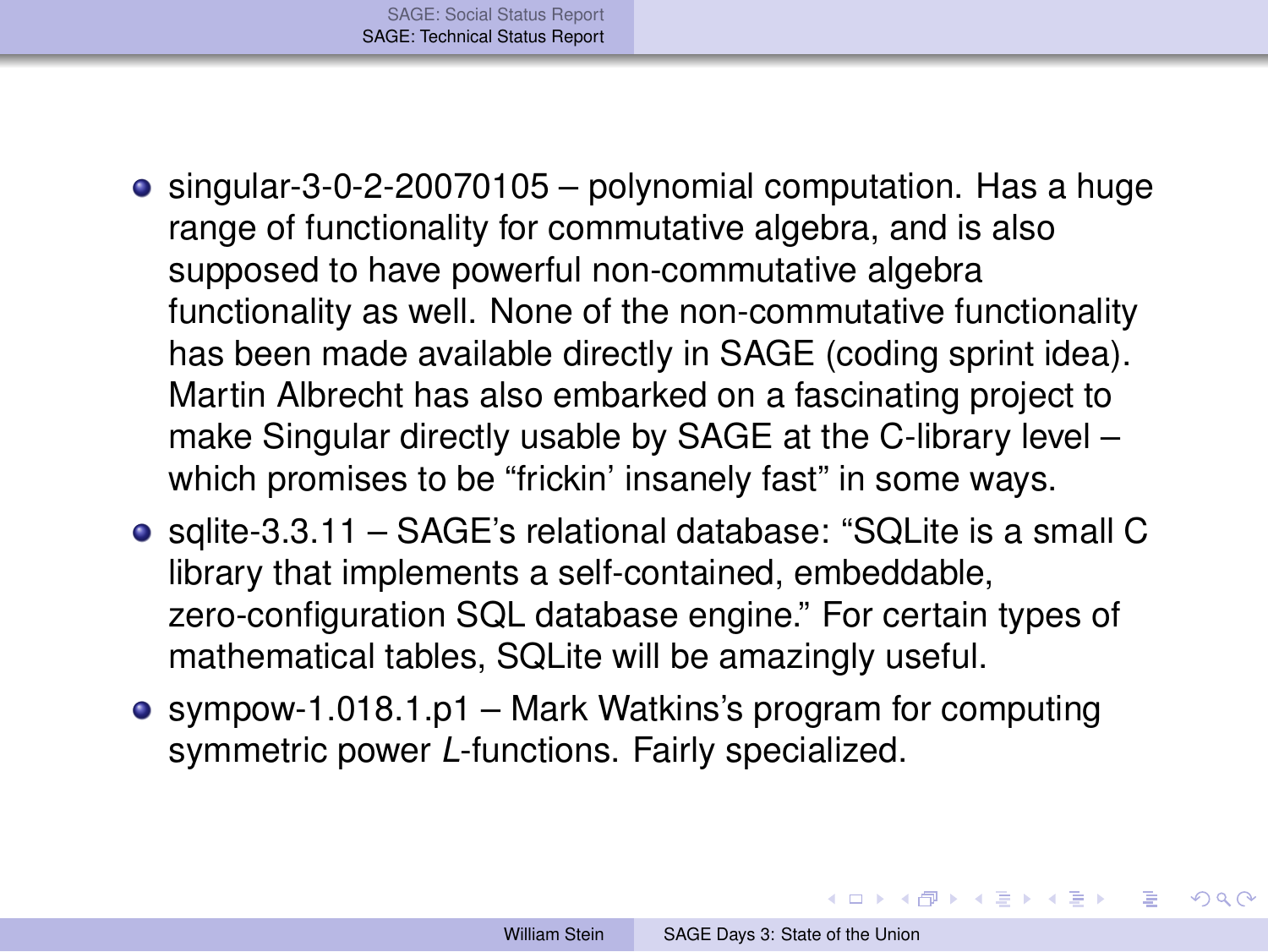- $\bullet$  tachyon-0.97.p1 a very lightweight ray tracing program. Fun. Has motivated development of some useful 3d graphics and plotting algorithms by Tom Boothby and Josh Kantor.
- $\bullet$  termcap-1.3.1 used by many other programs to determine terminal capabilities (friend of readline).
- twisted-2.5.0.p2 "the ultimate" event driven networking framework; support TCP, UDP, SSL/TLS, multicast, Unix sockets, a large number of protocols (including HTTP, NNTP, IMAP, SSH, IRC, FTP, and others), and much more. This is a typical example of the sort of functionality SAGE has that sets it apart from Maple/Mathematica/Magma/Matlab.
- twistedweb2-0.2.0 relevant for Twisted and the SAGE Notebook, but not used by SAGE yet.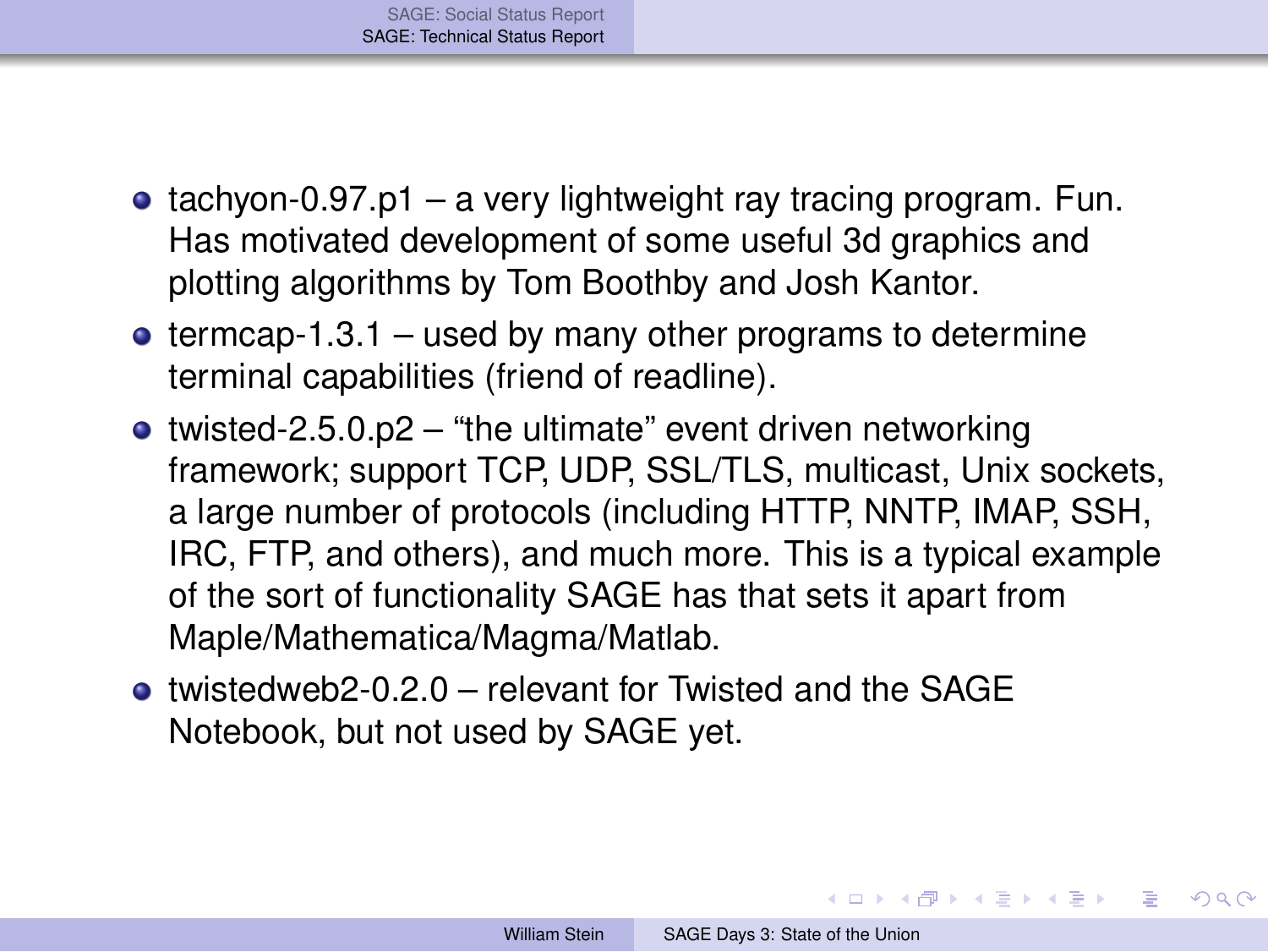- weave-0.4.9 mature system from inlining pure C code inside Python programs. Very powerful. I've never used it, but Josh Kantor has and swears by it. It's especially good for numerical computation.
- $\bullet$  zlib-1.2.3.p1 compression.
- zodb3-3.6.0.p1 a robust mature Python object-oriented database; basically this is a way to have a potentially huge Python dictionary that is mostly stored on disk.